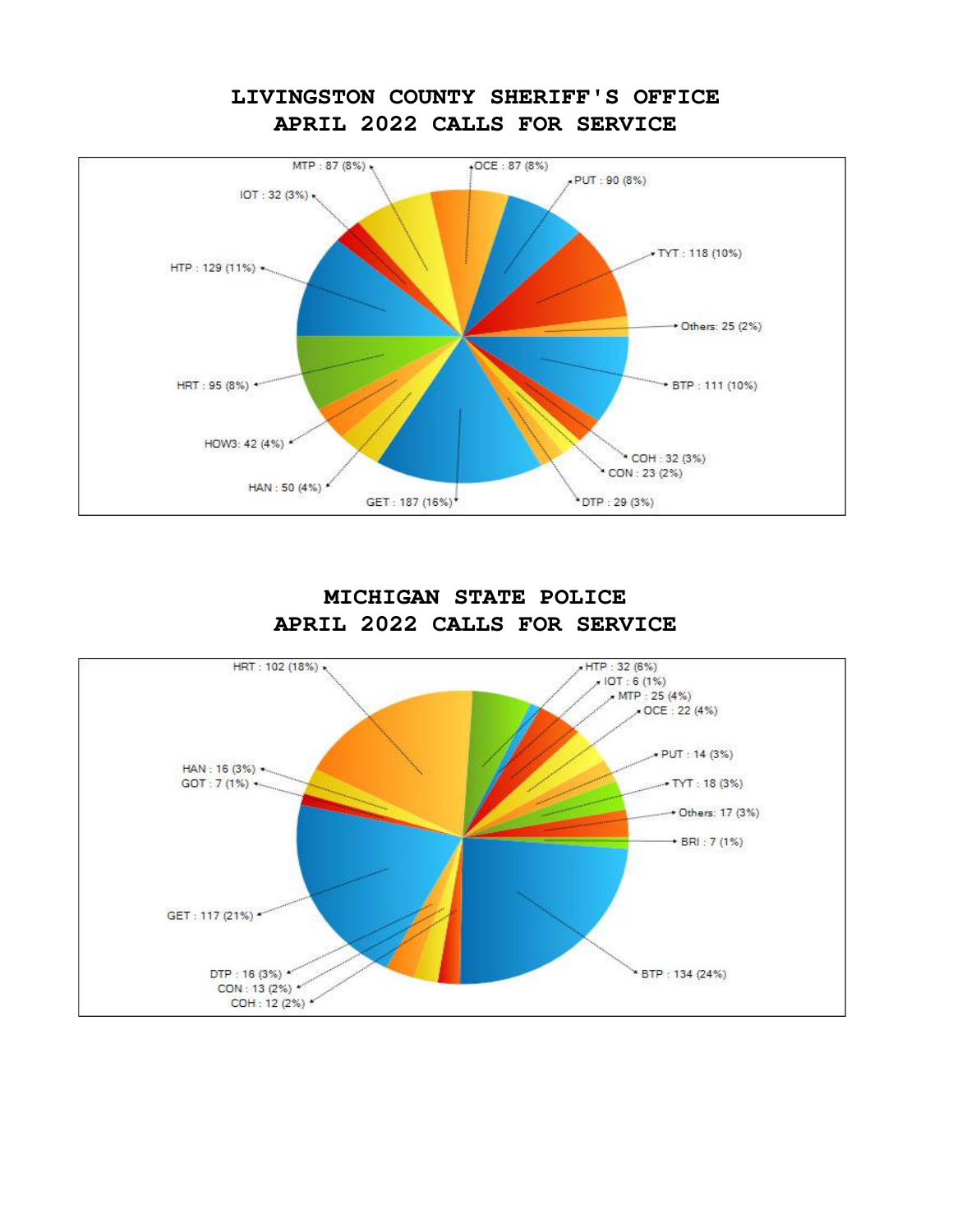## **LIVINGSTON COUNTY SHERIFF'S OFFICE TYRONE TOWNSHIP APRIL 2022**

| <b>Nature</b>                  | # Events       |
|--------------------------------|----------------|
|                                |                |
| 911 HANG UP                    | 1              |
| <b>ABANDONED VEHICLE</b>       | 1              |
| ALARM                          | 5              |
| <b>ANIMAL COMPLAINT</b>        | 8              |
| <b>AREA CHECK</b>              | 1              |
| <b>ASSIST EMS</b>              | 14             |
| <b>ASSIST FIRE DEPARTMENT</b>  | 4              |
| <b>ASSIST OTHER AGENCY</b>     | 4              |
| CARDIAC/RESPIRATORY ARREST     | $\overline{2}$ |
| <b>CITIZEN ASSIST</b>          | 7              |
| <b>CIVIL COMPLAINT</b>         | 1              |
| CRIMINAL SEXUAL CONDUCT REPORT | 1              |
| DISTURBANCE/TROUBLE            | 1              |
| DOMESTIC PHYSICAL IN PROGRESS  | 2              |
| DOMESTIC VERBAL                | 3              |
| DRUGS/VCSA                     | 1              |
| FRAUD                          | 2              |
| <b>GENERAL NON CRIMINAL</b>    | 1              |
| HAZARD                         | 5              |
| HIT AND RUN ACCIDENT           | 1              |
| <b>INFO- GENERAL</b>           | 1              |
| INTIMIDATION THREATS HARASSMEN | 4              |
| LOST/FOUND ANIMAL INFORMATION  | 1              |
| <b>MDOP</b>                    | 3              |
| MENTAL/CMH/PSYCH               | 1              |
| MISSING PERSON/RUN-A-WAY       | 1              |
| <b>MOTORIST ASSIST</b>         | 2              |
| <b>NOISE COMPLAINTS</b>        | 1              |
| PARK/TRAF COMP                 | 1              |
| PATROL INFORMATION             | 3              |
| PDA.                           | 9              |
| SHOTS FIRED                    | 1              |
| <b>STALKING</b>                | 1              |
| <b>STRUCTURE FIRE</b>          | 1              |
| <b>SUICIDAL SUBJECT</b>        | 1              |
| SUSPICIOUS PERSON              | 1              |
| <b>SUSPICIOUS SITUATION</b>    | 1              |
| TRESSPASSING, LOITERING        | 3              |
| <b>UNKNOWN ACCIDENT</b>        | 2              |
| VEH UDAA REPORT                | 2              |
| VIN INSPECTION                 | 3              |
| WAR ATT/SEARCH                 | 1              |
| <b>WEAPONS OFFENSE</b>         | 1              |
| <b>WELFARE CHECK</b>           | 8              |

**TOTAL: 118**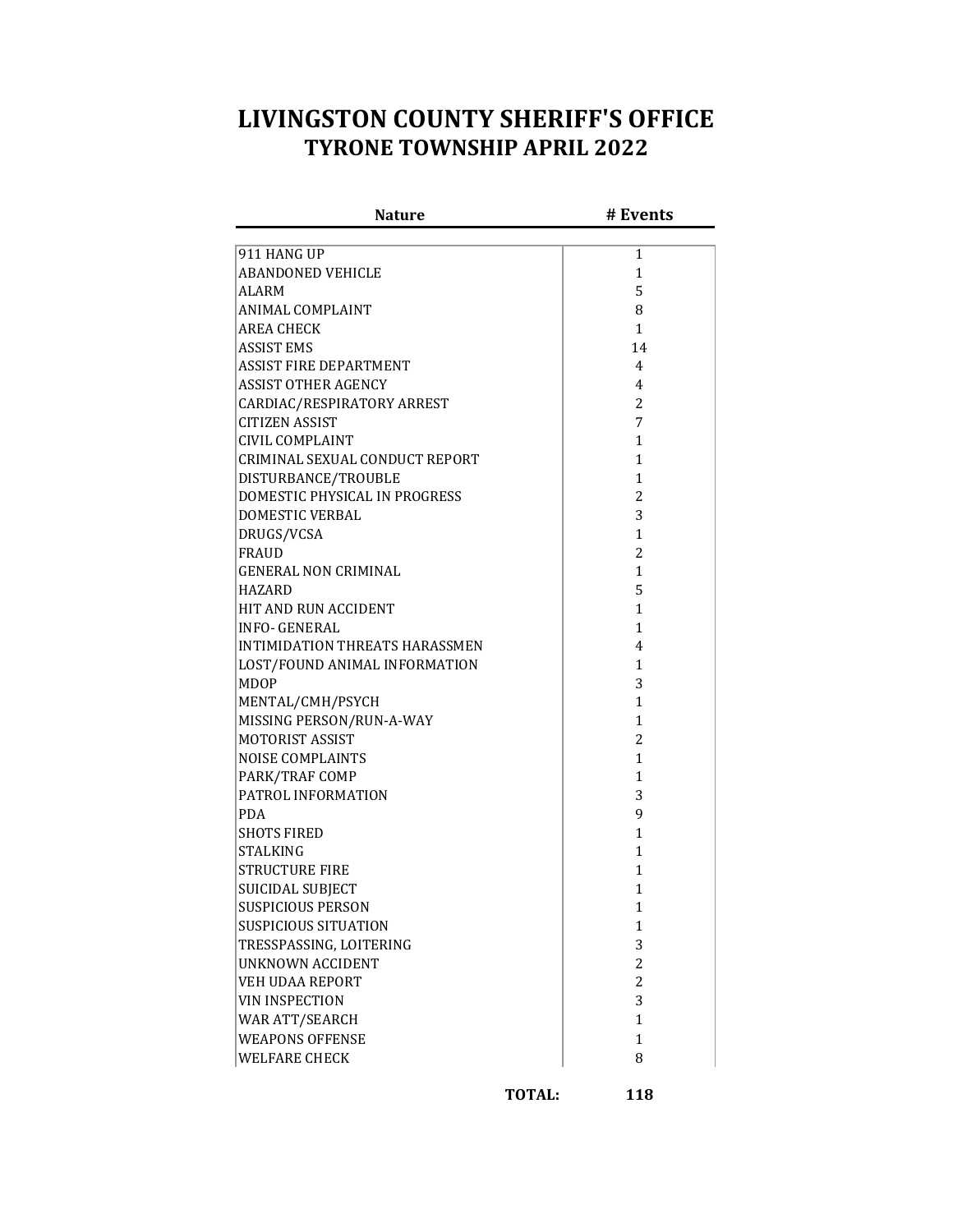| <b>СОНОСТАН</b>          |                  | <b>CONWAY</b>            |                  | <b>DEERFIELD</b>         |                  | <b>GENOA</b>             |                  |
|--------------------------|------------------|--------------------------|------------------|--------------------------|------------------|--------------------------|------------------|
| <b>CALLS FOR SERVICE</b> |                  | <b>CALLS FOR SERVICE</b> |                  | <b>CALLS FOR SERVICE</b> |                  | <b>CALLS FOR SERVICE</b> |                  |
| <b>JANUARY</b>           | 32               | <b>JANUARY</b>           | 22               | <b>JANUARY</b>           | 38               | <b>JANUARY</b>           | 253              |
| <b>FEBRUARY</b>          | 35               | <b>FEBRUARY</b>          | 17               | <b>FEBRUARY</b>          | 32               | <b>FEBRUARY</b>          | 226              |
| <b>MARCH</b>             | 30               | <b>MARCH</b>             | 32               | <b>MARCH</b>             | 28               | <b>MARCH</b>             | 215              |
| <b>APRIL</b>             | 32               | <b>APRIL</b>             | 23               | <b>APRIL</b>             | 29               | <b>APRIL</b>             | 187              |
| <b>MAY</b>               | $\overline{0}$   | <b>MAY</b>               | $\theta$         | <b>MAY</b>               | $\Omega$         | <b>MAY</b>               | $\boldsymbol{0}$ |
| <b>JUNE</b>              | $\boldsymbol{0}$ | <b>JUNE</b>              | $\theta$         | <b>JUNE</b>              | $\Omega$         | <b>JUNE</b>              | $\boldsymbol{0}$ |
| <b>JULY</b>              | $\boldsymbol{0}$ | <b>JULY</b>              | $\boldsymbol{0}$ | <b>JULY</b>              | $\boldsymbol{0}$ | <b>JULY</b>              | $\boldsymbol{0}$ |
| <b>AUGUST</b>            | $\overline{0}$   | <b>AUGUST</b>            | $\theta$         | <b>AUGUST</b>            | $\theta$         | <b>AUGUST</b>            | $\boldsymbol{0}$ |
| <b>SEPTEMBER</b>         | $\overline{0}$   | <b>SEPTEMBER</b>         | $\theta$         | <b>SEPTEMBER</b>         | $\Omega$         | <b>SEPTEMBER</b>         | $\boldsymbol{0}$ |
| <b>OCTOBER</b>           | $\overline{0}$   | <b>OCTOBER</b>           | $\overline{0}$   | <b>OCTOBER</b>           | $\mathbf{0}$     | <b>OCTOBER</b>           | $\boldsymbol{0}$ |
| <b>NOVEMBER</b>          | $\overline{0}$   | <b>NOVEMBER</b>          | $\theta$         | <b>NOVEMBER</b>          | $\Omega$         | <b>NOVEMBER</b>          | $\boldsymbol{0}$ |
| <b>DECEMBER</b>          | $\Omega$         | <b>DECEMBER</b>          | $\theta$         | <b>DECEMBER</b>          | $\Omega$         | <b>DECEMBER</b>          | $\theta$         |
|                          | 129              |                          | 94               |                          | 127              |                          | 881              |
| <b>TICKETS WRITTEN</b>   |                  | <b>TICKETS WRITTEN</b>   |                  | <b>TICKETS WRITTEN</b>   |                  | <b>TICKETS WRITTEN</b>   |                  |
| <b>JANUARY</b>           | $\overline{4}$   | <b>JANUARY</b>           | $\overline{0}$   | <b>JANUARY</b>           | 4                | <b>JANUARY</b>           | 67               |
| <b>FEBRUARY</b>          | $\overline{2}$   | <b>FEBRUARY</b>          | 3                | <b>FEBRUARY</b>          | 4                | <b>FEBRUARY</b>          | 53               |
| <b>MARCH</b>             | 5                | <b>MARCH</b>             | $\overline{c}$   | <b>MARCH</b>             | 6                | <b>MARCH</b>             | 73               |
| <b>APRIL</b>             | 3                | <b>APRIL</b>             | 4                | <b>APRIL</b>             | $\overline{2}$   | <b>APRIL</b>             | 61               |
| <b>MAY</b>               | $\overline{0}$   | <b>MAY</b>               | $\overline{0}$   | <b>MAY</b>               | $\Omega$         | <b>MAY</b>               | $\boldsymbol{0}$ |
| <b>JUNE</b>              | $\theta$         | <b>JUNE</b>              | $\theta$         | <b>JUNE</b>              | $\Omega$         | <b>JUNE</b>              | $\theta$         |
| <b>JULY</b>              | $\theta$         | <b>JULY</b>              | $\theta$         | <b>JULY</b>              | $\overline{0}$   | <b>JULY</b>              | $\boldsymbol{0}$ |
| <b>AUGUST</b>            | $\boldsymbol{0}$ | <b>AUGUST</b>            | $\theta$         | <b>AUGUST</b>            | $\boldsymbol{0}$ | <b>AUGUST</b>            | $\boldsymbol{0}$ |
| <b>SEPTEMBER</b>         | $\theta$         | <b>SEPTEMBER</b>         | $\boldsymbol{0}$ | <b>SEPTEMBER</b>         | $\boldsymbol{0}$ | <b>SEPTEMBER</b>         | $\boldsymbol{0}$ |
| <b>OCTOBER</b>           | $\overline{0}$   | <b>OCTOBER</b>           | $\boldsymbol{0}$ | <b>OCTOBER</b>           | $\boldsymbol{0}$ | <b>OCTOBER</b>           | $\boldsymbol{0}$ |
| <b>NOVEMBER</b>          | $\overline{0}$   | <b>NOVEMBER</b>          | $\theta$         | <b>NOVEMBER</b>          | $\theta$         | <b>NOVEMBER</b>          | $\boldsymbol{0}$ |
| <b>DECEMBER</b>          | 0                | <b>DECEMBER</b>          | 0                | <b>DECEMBER</b>          | $\Omega$         | <b>DECEMBER</b>          | $\theta$         |
|                          | 14               |                          | $\boldsymbol{9}$ |                          | 16               |                          | 254              |
| <b>ARRESTS</b>           |                  | <b>ARRESTS</b>           |                  | <b>ARRESTS</b>           |                  | <b>ARRESTS</b>           |                  |
| <b>JANUARY</b>           | 1                | <b>JANUARY</b>           | $\overline{0}$   | <b>JANUARY</b>           | 2                | <b>JANUARY</b>           | 10               |
| <b>FEBRUARY</b>          | 1                | <b>FEBRUARY</b>          | $\mathbf{0}$     | <b>FEBRUARY</b>          | 1                | <b>FEBRUARY</b>          | 10               |
| <b>MARCH</b>             | 1                | <b>MARCH</b>             | $\mathbf{0}$     | <b>MARCH</b>             | 1                | <b>MARCH</b>             | 12               |
| <b>APRIL</b>             | $\Omega$         | <b>APRIL</b>             | 1                | <b>APRIL</b>             | 1                | <b>APRIL</b>             | $\,8\,$          |
| <b>MAY</b>               | $\theta$         | <b>MAY</b>               | $\boldsymbol{0}$ | <b>MAY</b>               | $\Omega$         | <b>MAY</b>               | $\boldsymbol{0}$ |
| <b>JUNE</b>              | $\theta$         | <b>JUNE</b>              | $\boldsymbol{0}$ | <b>JUNE</b>              | $\mathbf{0}$     | <b>JUNE</b>              | $\boldsymbol{0}$ |
| <b>JULY</b>              | $\overline{0}$   | <b>JULY</b>              | $\boldsymbol{0}$ | <b>JULY</b>              | $\theta$         | <b>JULY</b>              | $\boldsymbol{0}$ |
| <b>AUGUST</b>            | 0                | <b>AUGUST</b>            | $\boldsymbol{0}$ | <b>AUGUST</b>            | $\mathbf{0}$     | <b>AUGUST</b>            | $\boldsymbol{0}$ |
| <b>SEPTEMBER</b>         | 0                | <b>SEPTEMBER</b>         | $\boldsymbol{0}$ | <b>SEPTEMBER</b>         | $\theta$         | <b>SEPTEMBER</b>         | $\boldsymbol{0}$ |
| <b>OCTOBER</b>           | $\overline{0}$   | <b>OCTOBER</b>           | $\boldsymbol{0}$ | <b>OCTOBER</b>           | $\theta$         | <b>OCTOBER</b>           | $\boldsymbol{0}$ |
| <b>NOVEMBER</b>          | $\overline{0}$   | <b>NOVEMBER</b>          | $\boldsymbol{0}$ | <b>NOVEMBER</b>          | $\mathbf{0}$     | <b>NOVEMBER</b>          | $\boldsymbol{0}$ |
| <b>DECEMBER</b>          | $\overline{0}$   | <b>DECEMBER</b>          | $\theta$         | <b>DECEMBER</b>          | $\Omega$         | <b>DECEMBER</b>          | $\boldsymbol{0}$ |
|                          | 3                |                          | $\mathbf{1}$     |                          | 5                |                          | 40               |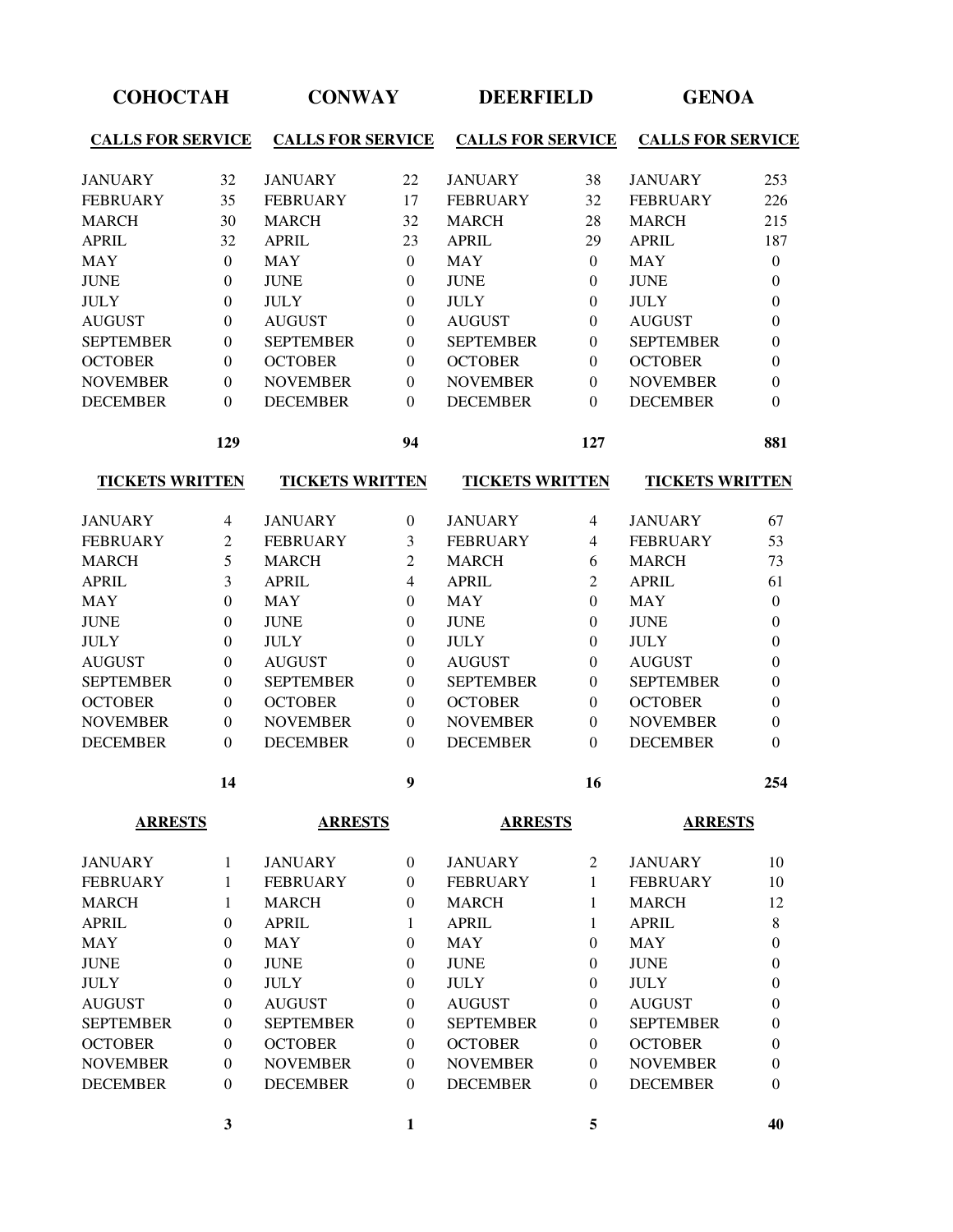| <b>HANDY</b>             |                  |                          | <b>HARTLAND</b><br><b>HOWELL</b> |                  |                          | <b>IOSCO</b>     |                          |                  |
|--------------------------|------------------|--------------------------|----------------------------------|------------------|--------------------------|------------------|--------------------------|------------------|
| <b>CALLS FOR SERVICE</b> |                  | <b>CALLS FOR SERVICE</b> |                                  |                  | <b>CALLS FOR SERVICE</b> |                  | <b>CALLS FOR SERVICE</b> |                  |
| <b>JANUARY</b>           | 52               | <b>JANUARY</b>           | 121                              | <b>JANUARY</b>   |                          | 144              | <b>JANUARY</b>           | 29               |
| <b>FEBRUARY</b>          | 58               | <b>FEBRUARY</b>          | 119                              | <b>FEBRUARY</b>  |                          | 109              | <b>FEBRUARY</b>          | 22               |
| <b>MARCH</b>             | 57               | <b>MARCH</b>             | 113                              | <b>MARCH</b>     |                          | 125              | <b>MARCH</b>             | 26               |
| <b>APRIL</b>             | 50               | <b>APRIL</b>             | 95                               | <b>APRIL</b>     |                          | 129              | <b>APRIL</b>             | 32               |
| <b>MAY</b>               | $\mathbf{0}$     | <b>MAY</b>               | $\mathbf{0}$                     | <b>MAY</b>       |                          | $\mathbf{0}$     | <b>MAY</b>               | $\boldsymbol{0}$ |
| <b>JUNE</b>              | $\boldsymbol{0}$ | <b>JUNE</b>              | $\overline{0}$                   | <b>JUNE</b>      |                          | $\boldsymbol{0}$ | <b>JUNE</b>              | $\boldsymbol{0}$ |
| <b>JULY</b>              | $\boldsymbol{0}$ | <b>JULY</b>              | $\boldsymbol{0}$                 | <b>JULY</b>      |                          | $\mathbf{0}$     | <b>JULY</b>              | $\boldsymbol{0}$ |
| <b>AUGUST</b>            | $\theta$         | <b>AUGUST</b>            | $\overline{0}$                   | <b>AUGUST</b>    |                          | $\overline{0}$   | <b>AUGUST</b>            | $\overline{0}$   |
| <b>SEPTEMBER</b>         | $\theta$         | <b>SEPTEMBER</b>         | 0                                | <b>SEPTEMBER</b> |                          | $\Omega$         | <b>SEPTEMBER</b>         | $\theta$         |
| <b>OCTOBER</b>           | $\mathbf{0}$     | <b>OCTOBER</b>           | $\overline{0}$                   | <b>OCTOBER</b>   |                          | $\overline{0}$   | <b>OCTOBER</b>           | $\theta$         |
| <b>NOVEMBER</b>          | $\mathbf{0}$     | <b>NOVEMBER</b>          | $\overline{0}$                   | <b>NOVEMBER</b>  |                          | $\theta$         | <b>NOVEMBER</b>          | $\theta$         |
| <b>DECEMBER</b>          | $\theta$         | <b>DECEMBER</b>          | $\overline{0}$                   | <b>DECEMBER</b>  |                          | $\Omega$         | <b>DECEMBER</b>          | $\overline{0}$   |
|                          | 217              |                          | 448                              |                  |                          | 507              |                          | 109              |
| <b>TICKETS WRITTEN</b>   |                  | <b>TICKETS WRITTEN</b>   |                                  |                  | <b>TICKETS WRITTEN</b>   |                  | <b>TICKETS WRITTEN</b>   |                  |
| <b>JANUARY</b>           | 9                | <b>JANUARY</b>           | 26                               | <b>JANUARY</b>   |                          | 71               | <b>JANUARY</b>           | $\mathbf{1}$     |
| <b>FEBRUARY</b>          | 15               | <b>FEBRUARY</b>          | 83                               | <b>FEBRUARY</b>  |                          | 42               | <b>FEBRUARY</b>          | $\mathbf{1}$     |
| <b>MARCH</b>             | 26               | <b>MARCH</b>             | 26                               | <b>MARCH</b>     |                          | 43               | <b>MARCH</b>             | 12               |
| <b>APRIL</b>             | 13               | <b>APRIL</b>             | 29                               | <b>APRIL</b>     |                          | 31               | <b>APRIL</b>             | 3                |
| <b>MAY</b>               | $\mathbf{0}$     | <b>MAY</b>               | $\boldsymbol{0}$                 | <b>MAY</b>       |                          | $\mathbf{0}$     | <b>MAY</b>               | $\boldsymbol{0}$ |
| <b>JUNE</b>              | $\overline{0}$   | <b>JUNE</b>              | $\overline{0}$                   | <b>JUNE</b>      |                          | $\mathbf{0}$     | <b>JUNE</b>              | $\boldsymbol{0}$ |
| <b>JULY</b>              | $\boldsymbol{0}$ | <b>JULY</b>              | $\boldsymbol{0}$                 | <b>JULY</b>      |                          | $\mathbf{0}$     | <b>JULY</b>              | $\boldsymbol{0}$ |
| <b>AUGUST</b>            | $\boldsymbol{0}$ | <b>AUGUST</b>            | $\overline{0}$                   | <b>AUGUST</b>    |                          | $\boldsymbol{0}$ | <b>AUGUST</b>            | $\boldsymbol{0}$ |
| <b>SEPTEMBER</b>         | $\theta$         | <b>SEPTEMBER</b>         | $\overline{0}$                   | <b>SEPTEMBER</b> |                          | $\overline{0}$   | <b>SEPTEMBER</b>         | $\boldsymbol{0}$ |
| <b>OCTOBER</b>           | $\theta$         | <b>OCTOBER</b>           | $\overline{0}$                   | <b>OCTOBER</b>   |                          | $\overline{0}$   | <b>OCTOBER</b>           | $\theta$         |
| <b>NOVEMBER</b>          | $\mathbf{0}$     | <b>NOVEMBER</b>          | $\overline{0}$                   | <b>NOVEMBER</b>  |                          | $\overline{0}$   | <b>NOVEMBER</b>          | $\boldsymbol{0}$ |
| <b>DECEMBER</b>          | $\mathbf{0}$     | <b>DECEMBER</b>          | $\boldsymbol{0}$                 | <b>DECEMBER</b>  |                          | $\mathbf{0}$     | <b>DECEMBER</b>          | $\boldsymbol{0}$ |
|                          | 63               |                          | 164                              |                  |                          | 187              |                          | 17               |
| <b>ARRESTS</b>           |                  | <b>ARRESTS</b>           |                                  |                  | <b>ARRESTS</b>           |                  | <b>ARRESTS</b>           |                  |
| <b>JANUARY</b>           | 5                | <b>JANUARY</b>           | 3                                | <b>JANUARY</b>   |                          | 2                | <b>JANUARY</b>           | $\mathbf{1}$     |
| <b>FEBRUARY</b>          | $\theta$         | <b>FEBRUARY</b>          | 4                                | <b>FEBRUARY</b>  |                          | 3                | <b>FEBRUARY</b>          | $\theta$         |
| <b>MARCH</b>             | 3                | <b>MARCH</b>             | 9                                | <b>MARCH</b>     |                          | 2                | <b>MARCH</b>             | 1                |
| <b>APRIL</b>             | 1                | <b>APRIL</b>             | $\overline{0}$                   | <b>APRIL</b>     |                          | 4                | <b>APRIL</b>             | 1                |
| <b>MAY</b>               | $\theta$         | <b>MAY</b>               | $\overline{0}$                   | <b>MAY</b>       |                          | $\Omega$         | <b>MAY</b>               | 0                |
| <b>JUNE</b>              | $\theta$         | <b>JUNE</b>              | $\overline{0}$                   | <b>JUNE</b>      |                          | $\Omega$         | <b>JUNE</b>              | 0                |
| <b>JULY</b>              | $\theta$         | <b>JULY</b>              | $\overline{0}$                   | <b>JULY</b>      |                          | $\theta$         | <b>JULY</b>              | 0                |
| <b>AUGUST</b>            | $\theta$         | <b>AUGUST</b>            | $\boldsymbol{0}$                 | <b>AUGUST</b>    |                          | $\theta$         | <b>AUGUST</b>            | 0                |
| <b>SEPTEMBER</b>         | $\theta$         | <b>SEPTEMBER</b>         | $\boldsymbol{0}$                 | <b>SEPTEMBER</b> |                          | $\theta$         | <b>SEPTEMBER</b>         | 0                |
| <b>OCTOBER</b>           | $\theta$         | <b>OCTOBER</b>           | $\mathbf{0}$                     | <b>OCTOBER</b>   |                          | $\theta$         | <b>OCTOBER</b>           | 0                |
| <b>NOVEMBER</b>          | $\theta$         | <b>NOVEMBER</b>          | $\boldsymbol{0}$                 | <b>NOVEMBER</b>  |                          | $\theta$         | <b>NOVEMBER</b>          | $\theta$         |
| <b>DECEMBER</b>          | $\theta$         | <b>DECEMBER</b>          | $\boldsymbol{0}$                 | <b>DECEMBER</b>  |                          | $\theta$         | <b>DECEMBER</b>          | 0                |
|                          | 9                |                          | 16                               |                  |                          | 11               |                          | 3                |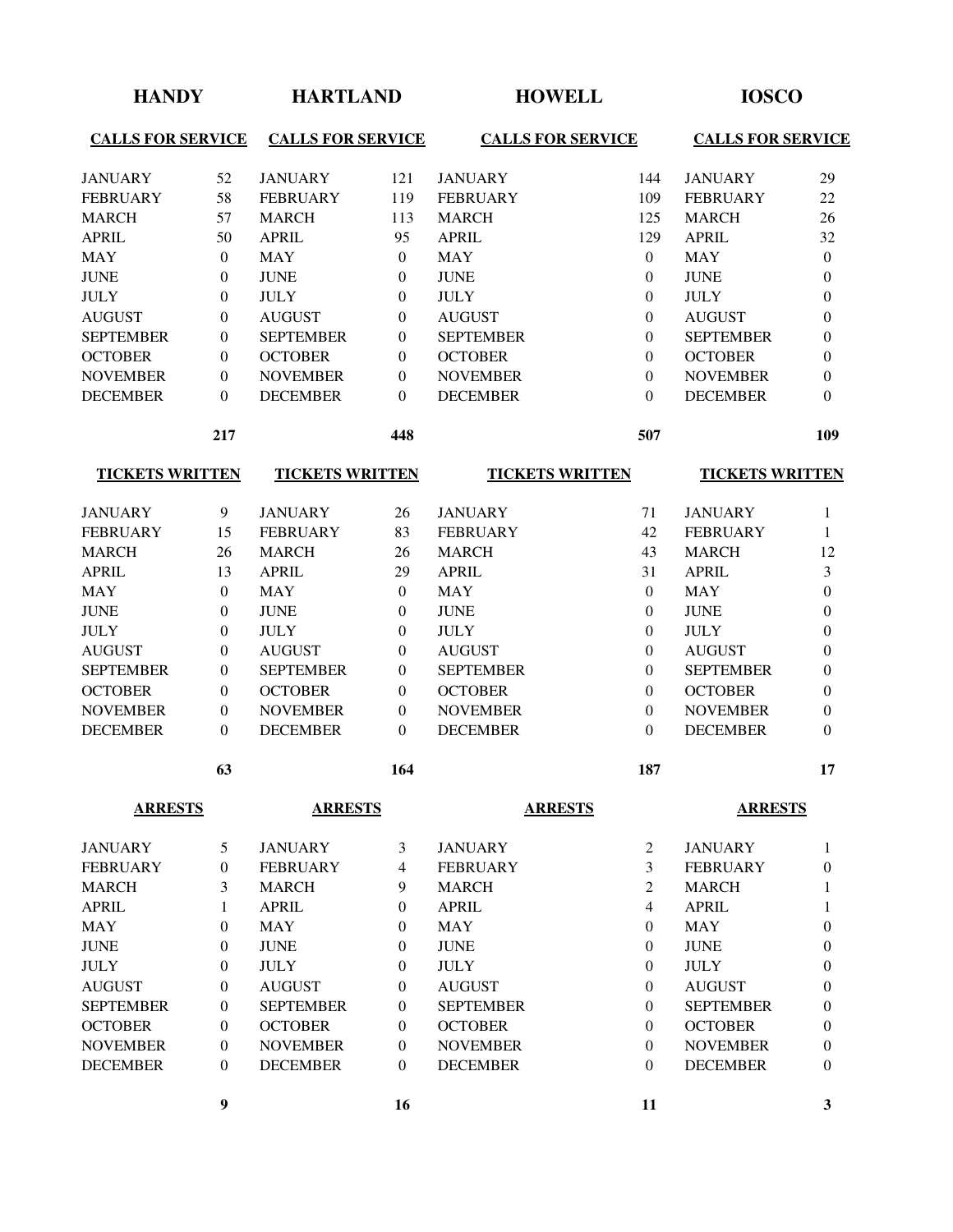| <b>MARION</b>            |                  | <b>OCEOLA</b>            |                  | <b>PUTNAM</b>            |                  | <b>TYRONE</b>            |                         |
|--------------------------|------------------|--------------------------|------------------|--------------------------|------------------|--------------------------|-------------------------|
| <b>CALLS FOR SERVICE</b> |                  | <b>CALLS FOR SERVICE</b> |                  | <b>CALLS FOR SERVICE</b> |                  | <b>CALLS FOR SERVICE</b> |                         |
| <b>JANUARY</b>           | 82               | <b>JANUARY</b>           | 84               | <b>JANUARY</b>           | 75               | <b>JANUARY</b>           | 111                     |
| <b>FEBRUARY</b>          | 89               | <b>FEBRUARY</b>          | 78               | <b>FEBRUARY</b>          | 53               | <b>FEBRUARY</b>          | 91                      |
| <b>MARCH</b>             | 68               | <b>MARCH</b>             | 78               | <b>MARCH</b>             | 97               | <b>MARCH</b>             | 112                     |
| <b>APRIL</b>             | 87               | <b>APRIL</b>             | 87               | <b>APRIL</b>             | 90               | <b>APRIL</b>             | 118                     |
| <b>MAY</b>               | $\theta$         | <b>MAY</b>               | $\boldsymbol{0}$ | <b>MAY</b>               | $\theta$         | <b>MAY</b>               | $\boldsymbol{0}$        |
| <b>JUNE</b>              | $\overline{0}$   | <b>JUNE</b>              | $\theta$         | <b>JUNE</b>              | $\Omega$         | <b>JUNE</b>              | $\mathbf{0}$            |
| <b>JULY</b>              | $\Omega$         | <b>JULY</b>              | $\theta$         | <b>JULY</b>              | $\Omega$         | <b>JULY</b>              | $\mathbf{0}$            |
| <b>AUGUST</b>            | $\overline{0}$   | <b>AUGUST</b>            | $\theta$         | <b>AUGUST</b>            | $\Omega$         | <b>AUGUST</b>            | $\mathbf{0}$            |
| <b>SEPTEMBER</b>         | $\Omega$         | <b>SEPTEMBER</b>         | $\boldsymbol{0}$ | <b>SEPTEMBER</b>         | $\Omega$         | <b>SEPTEMBER</b>         | $\mathbf{0}$            |
| <b>OCTOBER</b>           | $\Omega$         | <b>OCTOBER</b>           | $\boldsymbol{0}$ | <b>OCTOBER</b>           | $\Omega$         | <b>OCTOBER</b>           | $\theta$                |
| <b>NOVEMBER</b>          | $\boldsymbol{0}$ | <b>NOVEMBER</b>          | $\boldsymbol{0}$ | <b>NOVEMBER</b>          | $\Omega$         | <b>NOVEMBER</b>          | $\mathbf{0}$            |
| <b>DECEMBER</b>          | $\Omega$         | <b>DECEMBER</b>          | $\theta$         | <b>DECEMBER</b>          | $\Omega$         | <b>DECEMBER</b>          | $\theta$                |
|                          | 326              |                          | 327              |                          | 315              |                          | 432                     |
| <b>TICKETS WRITTEN</b>   |                  | <b>TICKETS WRITTEN</b>   |                  | <b>TICKETS WRITTEN</b>   |                  | <b>TICKETS WRITTEN</b>   |                         |
| <b>JANUARY</b>           | 21               | <b>JANUARY</b>           | 23               | <b>JANUARY</b>           | 6                | <b>JANUARY</b>           | 17                      |
| <b>FEBRUARY</b>          | 9                | <b>FEBRUARY</b>          | 18               | <b>FEBRUARY</b>          | 3                | <b>FEBRUARY</b>          | 15                      |
| <b>MARCH</b>             | 16               | <b>MARCH</b>             | 38               | <b>MARCH</b>             | 20               | <b>MARCH</b>             | 21                      |
| <b>APRIL</b>             | $\tau$           | <b>APRIL</b>             | 34               | <b>APRIL</b>             | 9                | <b>APRIL</b>             | 19                      |
| <b>MAY</b>               | $\mathbf{0}$     | <b>MAY</b>               | $\overline{0}$   | <b>MAY</b>               | $\Omega$         | <b>MAY</b>               | $\mathbf{0}$            |
| <b>JUNE</b>              | $\mathbf{0}$     | <b>JUNE</b>              | $\theta$         | <b>JUNE</b>              | $\Omega$         | <b>JUNE</b>              | $\boldsymbol{0}$        |
| <b>JULY</b>              | $\Omega$         | <b>JULY</b>              | $\boldsymbol{0}$ | <b>JULY</b>              | $\Omega$         | <b>JULY</b>              | $\mathbf{0}$            |
| <b>AUGUST</b>            | $\boldsymbol{0}$ | <b>AUGUST</b>            | $\boldsymbol{0}$ | <b>AUGUST</b>            | $\boldsymbol{0}$ | <b>AUGUST</b>            | $\mathbf{0}$            |
| <b>SEPTEMBER</b>         | $\mathbf{0}$     | <b>SEPTEMBER</b>         | $\overline{0}$   | <b>SEPTEMBER</b>         | $\Omega$         | <b>SEPTEMBER</b>         | $\theta$                |
| <b>OCTOBER</b>           | $\Omega$         | <b>OCTOBER</b>           | $\theta$         | <b>OCTOBER</b>           | $\Omega$         | <b>OCTOBER</b>           | $\theta$                |
| <b>NOVEMBER</b>          | $\mathbf{0}$     | <b>NOVEMBER</b>          | $\theta$         | <b>NOVEMBER</b>          | $\mathbf{0}$     | <b>NOVEMBER</b>          | $\boldsymbol{0}$        |
| <b>DECEMBER</b>          | $\Omega$         | <b>DECEMBER</b>          | $\theta$         | <b>DECEMBER</b>          | 0                | <b>DECEMBER</b>          | $\theta$                |
|                          | 53               |                          | 113              |                          | 38               |                          | 72                      |
| <b>ARRESTS</b>           |                  | <b>ARRESTS</b>           |                  | <b>ARRESTS</b>           |                  | <b>ARRESTS</b>           |                         |
| <b>JANUARY</b>           | 3                | <b>JANUARY</b>           | 1                | <b>JANUARY</b>           | 2                | <b>JANUARY</b>           | $\overline{c}$          |
| <b>FEBRUARY</b>          | 3                | <b>FEBRUARY</b>          | 1                | <b>FEBRUARY</b>          | 1                | <b>FEBRUARY</b>          | $\boldsymbol{0}$        |
| <b>MARCH</b>             | $\overline{2}$   | <b>MARCH</b>             | $\overline{2}$   | <b>MARCH</b>             | 5                | <b>MARCH</b>             | $\sqrt{2}$              |
| <b>APRIL</b>             | 1                | <b>APRIL</b>             | 1                | <b>APRIL</b>             | $\theta$         | <b>APRIL</b>             | $\boldsymbol{0}$        |
| <b>MAY</b>               | $\mathbf{0}$     | <b>MAY</b>               | $\boldsymbol{0}$ | <b>MAY</b>               | $\theta$         | <b>MAY</b>               | $\boldsymbol{0}$        |
| <b>JUNE</b>              | $\mathbf{0}$     | <b>JUNE</b>              | $\overline{0}$   | <b>JUNE</b>              | $\Omega$         | <b>JUNE</b>              | $\mathbf{0}$            |
| <b>JULY</b>              | $\mathbf{0}$     | <b>JULY</b>              | $\overline{0}$   | <b>JULY</b>              | $\theta$         | <b>JULY</b>              | $\boldsymbol{0}$        |
| <b>AUGUST</b>            | $\mathbf{0}$     | <b>AUGUST</b>            | $\overline{0}$   | <b>AUGUST</b>            | $\Omega$         | <b>AUGUST</b>            | $\boldsymbol{0}$        |
| <b>SEPTEMBER</b>         | $\mathbf{0}$     | <b>SEPTEMBER</b>         | $\boldsymbol{0}$ | <b>SEPTEMBER</b>         | $\Omega$         | <b>SEPTEMBER</b>         | $\boldsymbol{0}$        |
| <b>OCTOBER</b>           | $\mathbf{0}$     | <b>OCTOBER</b>           | $\boldsymbol{0}$ | <b>OCTOBER</b>           | $\theta$         | <b>OCTOBER</b>           | $\boldsymbol{0}$        |
| <b>NOVEMBER</b>          | $\theta$         | <b>NOVEMBER</b>          | $\boldsymbol{0}$ | <b>NOVEMBER</b>          | $\Omega$         | <b>NOVEMBER</b>          | $\boldsymbol{0}$        |
| <b>DECEMBER</b>          | $\mathbf{0}$     | <b>DECEMBER</b>          | $\overline{0}$   | <b>DECEMBER</b>          | $\Omega$         | <b>DECEMBER</b>          | $\mathbf{0}$            |
|                          | $\boldsymbol{9}$ |                          | 5                |                          | 8                |                          | $\overline{\mathbf{4}}$ |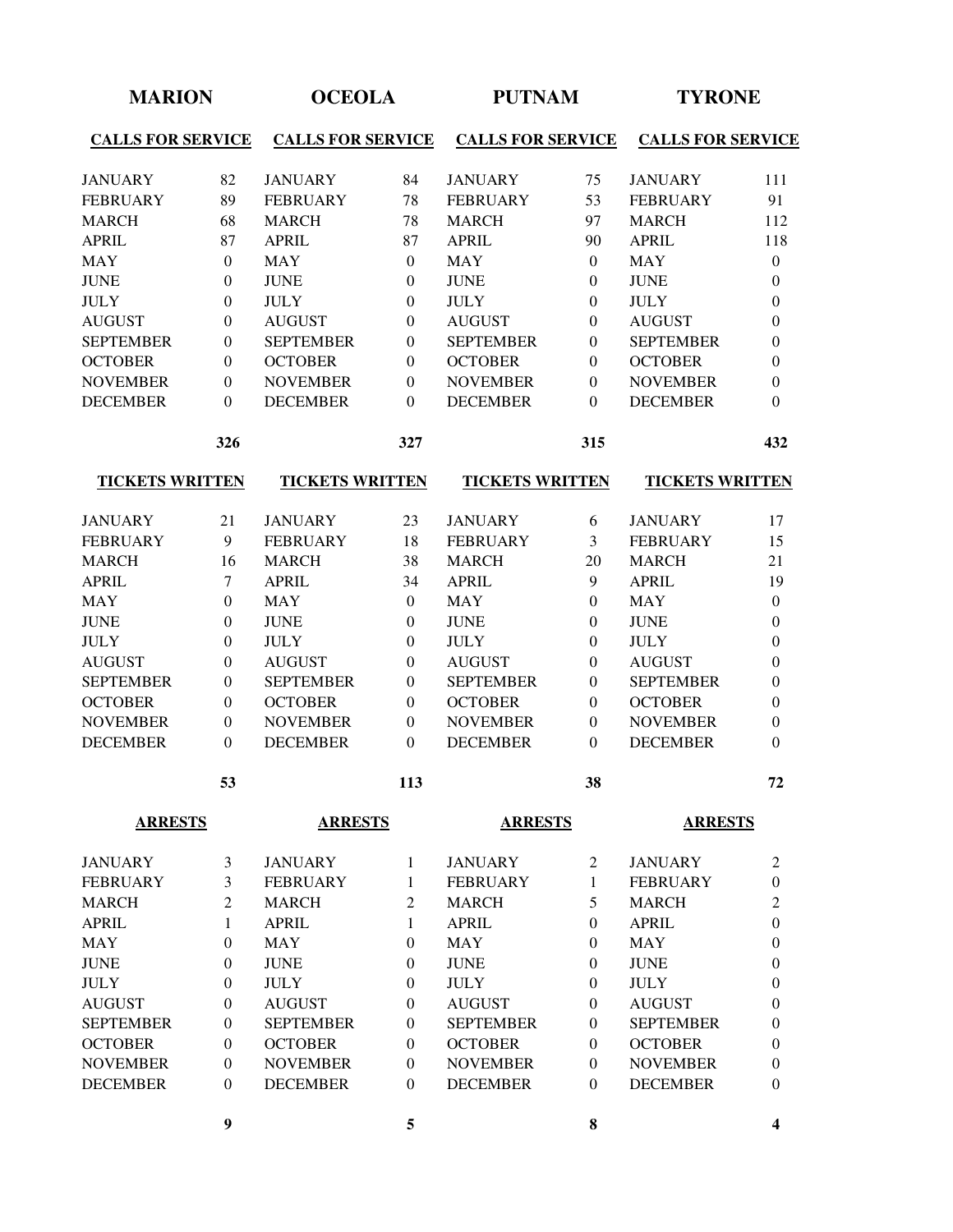|                  | NUMBER OF        | <b>RESPONSE TIME</b> | NUMBER OF        | RESPONSE TIME     |              |
|------------------|------------------|----------------------|------------------|-------------------|--------------|
|                  | CALLS            | <b>CONTRACT TIME</b> | CALLS            | NON CONTRACT TIME |              |
| <b>TOWNSHIP</b>  | 3:00PM - 11:00PM | 3:00PM - 11:00PM     | 11:00PM - 3:00PM | 11:00PM - 3:00PM  | <b>TOTAL</b> |
| <b>BRIGHTON</b>  | 27               | 19:10                | 84               | 24:54             | 111          |
| <b>COHOCTAH</b>  | 14               | 30:01                | 18               | 24:57             | 32           |
| CONWAY           | 6                | 1:25:25              | 17               | 27:55             | 23           |
| <b>DEERFIELD</b> | 10               | 32:09                | 19               | 22:28             | 29           |
| <b>GENOA</b>     | 73               | 19:31                | 114              | 22:06             | 187          |
| <b>HANDY</b>     | 15               | 40:32                | 35               | 20:45             | 50           |
| <b>HARTLAND</b>  | 37               | 21:01                | 58               | 24:19             | 95           |
| <b>HOWELL</b>    | 51               | 15:51                | 78               | 20:13             | 129          |
| <b>IOSCO</b>     | 13               | 30:47                | 19               | 28:47             | 32           |
| <b>MARION</b>    | 32               | 29:48                | 55               | 34:00             | 87           |
| <b>OCEOLA</b>    | 36               | 23:56                | 51               | 19:11             | 87           |
| <b>PUTNAM</b>    | 42               | 13:27                | 48               | 42:30             | 90           |
| <b>TYRONE</b>    | 84               | 15:35                | 34               | 34:37             | 118          |